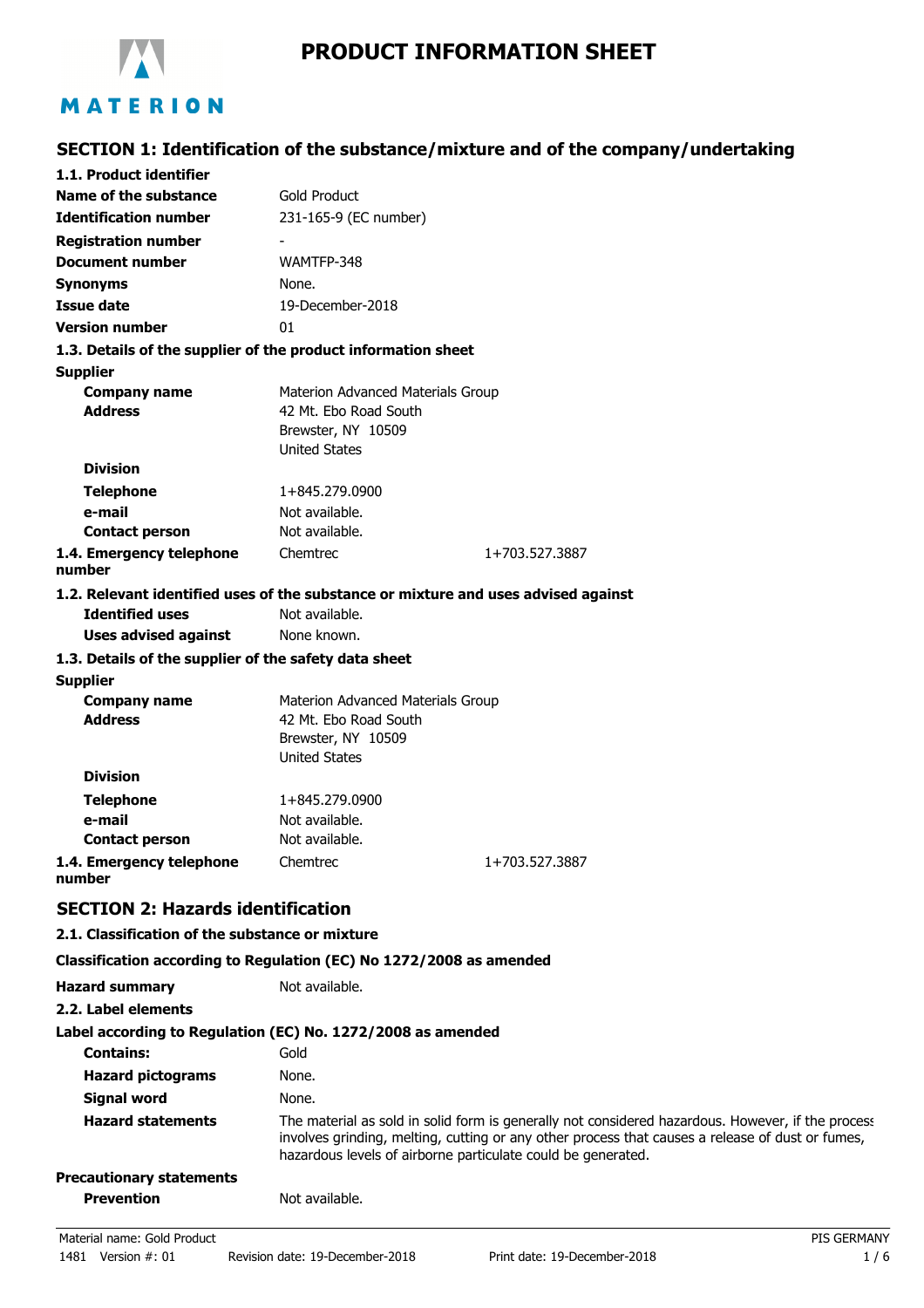| <b>Response</b>                                                                                            | Not available. |                        |                                         |              |
|------------------------------------------------------------------------------------------------------------|----------------|------------------------|-----------------------------------------|--------------|
| <b>Storage</b>                                                                                             | Not available. |                        |                                         |              |
| <b>Disposal</b>                                                                                            | Not available. |                        |                                         |              |
| <b>Supplemental label</b><br>information                                                                   | None.          |                        |                                         |              |
| 2.3. Other hazards                                                                                         | None known.    |                        |                                         |              |
| <b>SECTION 3: Composition/information on ingredients</b>                                                   |                |                        |                                         |              |
| 3.1. Substances                                                                                            |                |                        |                                         |              |
| <b>General information</b>                                                                                 |                |                        |                                         |              |
| <b>Chemical name</b>                                                                                       | $\frac{0}{0}$  | CAS-No. / EC<br>No.    | <b>REACH Registration No. Index No.</b> | <b>Notes</b> |
| Gold                                                                                                       | $99 - 100$     | 7440-57-5<br>231-165-9 |                                         |              |
| <b>Classification:</b>                                                                                     |                |                        |                                         |              |
| <b>SECTION 4: First aid measures</b>                                                                       |                |                        |                                         |              |
| <b>General information</b>                                                                                 | Not available. |                        |                                         |              |
| 4.1. Description of first aid measures                                                                     |                |                        |                                         |              |
| <b>Inhalation</b>                                                                                          | Not available. |                        |                                         |              |
| <b>Skin contact</b>                                                                                        | Not available. |                        |                                         |              |
| Eye contact                                                                                                | Not available. |                        |                                         |              |
| <b>Ingestion</b>                                                                                           | Not available. |                        |                                         |              |
| 4.2. Most important<br>symptoms and effects, both<br>acute and delayed                                     | Not available. |                        |                                         |              |
| 4.3. Indication of any<br>immediate medical attention<br>and special treatment<br>needed                   | Not available. |                        |                                         |              |
| <b>SECTION 5: Firefighting measures</b>                                                                    |                |                        |                                         |              |
| <b>General fire hazards</b>                                                                                | Not available. |                        |                                         |              |
| 5.1. Extinguishing media<br>Suitable extinguishing<br>media                                                | Not available. |                        |                                         |              |
| <b>Unsuitable extinguishing</b><br>media                                                                   | Not available. |                        |                                         |              |
| 5.2. Special hazards arising<br>from the substance or<br>mixture                                           | Not available. |                        |                                         |              |
| 5.3. Advice for firefighters<br><b>Special protective</b><br>equipment for<br>firefighters                 | Not available. |                        |                                         |              |
| <b>SECTION 6: Accidental release measures</b>                                                              |                |                        |                                         |              |
| 6.1. Personal precautions, protective equipment and emergency procedures<br>For non-emergency<br>personnel | Not available. |                        |                                         |              |
| For emergency<br>responders                                                                                | Not available. |                        |                                         |              |
| <b>6.2. Environmental</b><br>precautions                                                                   | Not available. |                        |                                         |              |
| 6.3. Methods and material for<br>containment and cleaning up                                               | Not available. |                        |                                         |              |
| 6.4. Reference to other<br>sections                                                                        | Not available. |                        |                                         |              |
|                                                                                                            |                |                        |                                         |              |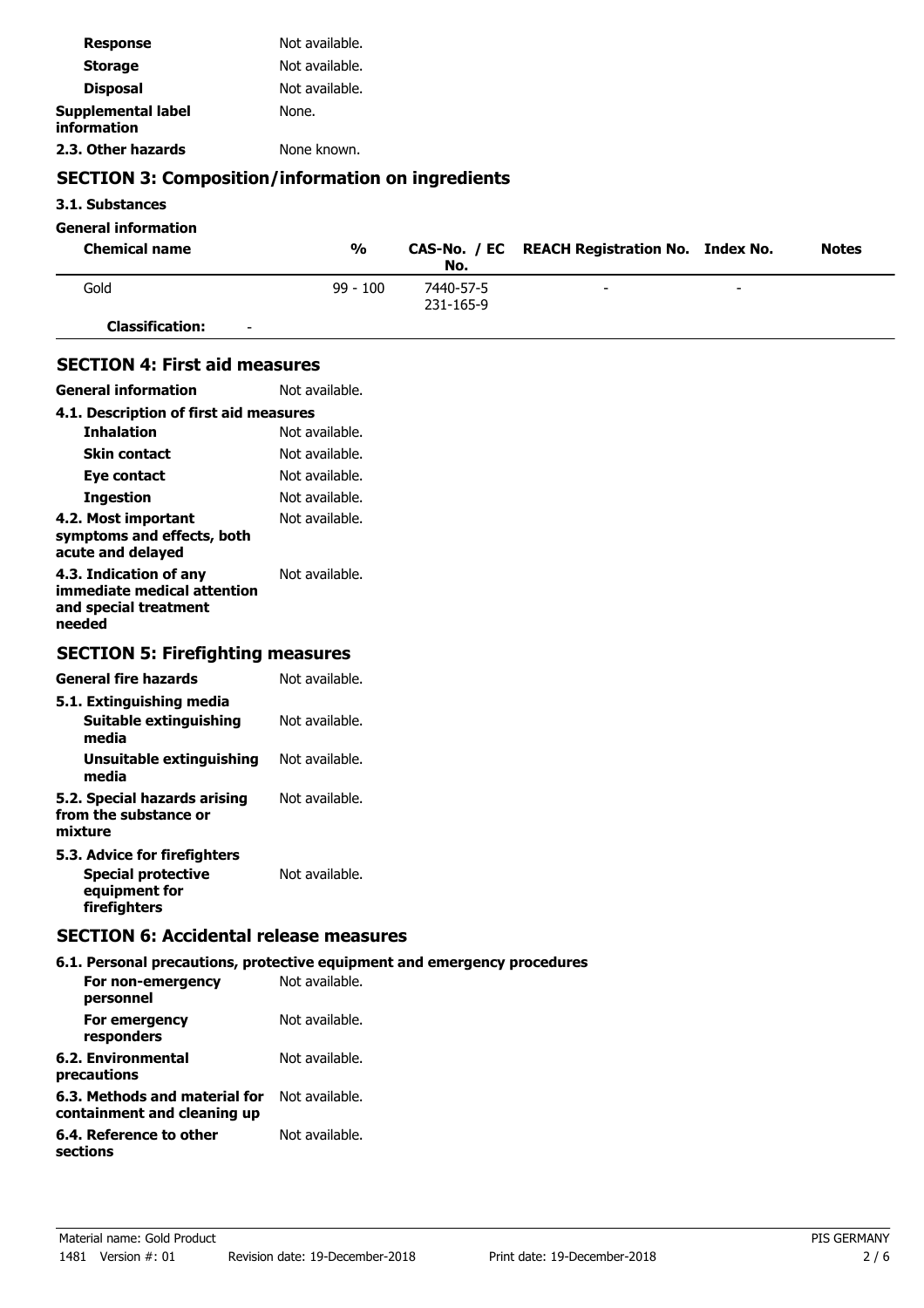# **SECTION 7: Handling and storage**

| 7.1. Precautions for safe<br>handling                                   | Not available. |
|-------------------------------------------------------------------------|----------------|
| 7.2. Conditions for safe<br>storage, including any<br>incompatibilities | Not available. |
| 7.3. Specific end use(s)                                                | Not available. |

# **SECTION 8: Exposure controls/personal protection**

| 8.1. Control parameters                              |                                                                       |
|------------------------------------------------------|-----------------------------------------------------------------------|
| <b>Occupational exposure limits</b>                  | No exposure limits noted for ingredient(s).                           |
| <b>Biological limit values</b>                       | No biological exposure limits noted for the ingredient(s).            |
| <b>Recommended monitoring</b><br>procedures          | Not available.                                                        |
| Derived no effect levels<br>(DNELs)                  | Not available.                                                        |
| <b>Predicted no effect</b><br>concentrations (PNECs) | Not available.                                                        |
| 8.2. Exposure controls                               |                                                                       |
| <b>Appropriate engineering</b><br>controls           | Not available.                                                        |
|                                                      | Individual protection measures, such as personal protective equipment |
| <b>General information</b>                           | Not available.                                                        |
| Eye/face protection                                  | Not available.                                                        |
| <b>Skin protection</b>                               |                                                                       |
| - Hand protection                                    | Not available.                                                        |
| - Other                                              | Not available.                                                        |
| <b>Respiratory protection</b>                        | Not available.                                                        |
| <b>Thermal hazards</b>                               | Not available.                                                        |
| <b>Hygiene measures</b>                              | Not available.                                                        |
| <b>Environmental exposure</b><br>controls            | Not available.                                                        |

# **SECTION 9: Physical and chemical properties**

## **9.1. Information on basic physical and chemical properties**

**Appearance**

| <b>Physical state</b>                                   | Solid.                          |
|---------------------------------------------------------|---------------------------------|
| Form                                                    | Not available.                  |
| Colour                                                  | Not available.                  |
| Odour                                                   | Not available.                  |
| <b>Odour threshold</b>                                  | Not available.                  |
| рH                                                      | Not available.                  |
| Melting point/freezing point                            | 1064,76 °C (1948,57 °F)         |
| Initial boiling point and<br>boiling range              | 2700 °C (4892 °F)               |
| Flash point                                             | Not available.                  |
| <b>Evaporation rate</b>                                 | Not available.                  |
| Flammability (solid, gas)                               | Not available.                  |
| Upper/lower flammability or explosive limits            |                                 |
| <b>Flammability limit - lower</b> Not available.<br>(%) |                                 |
| <b>Flammability limit -</b><br>upper $(\% )$            | Not available.                  |
| Vapour pressure                                         | < 0,0000001 kPa (25 °C (77 °F)) |
| <b>Vapour density</b>                                   | Not available.                  |
| Relative density                                        | Not available.                  |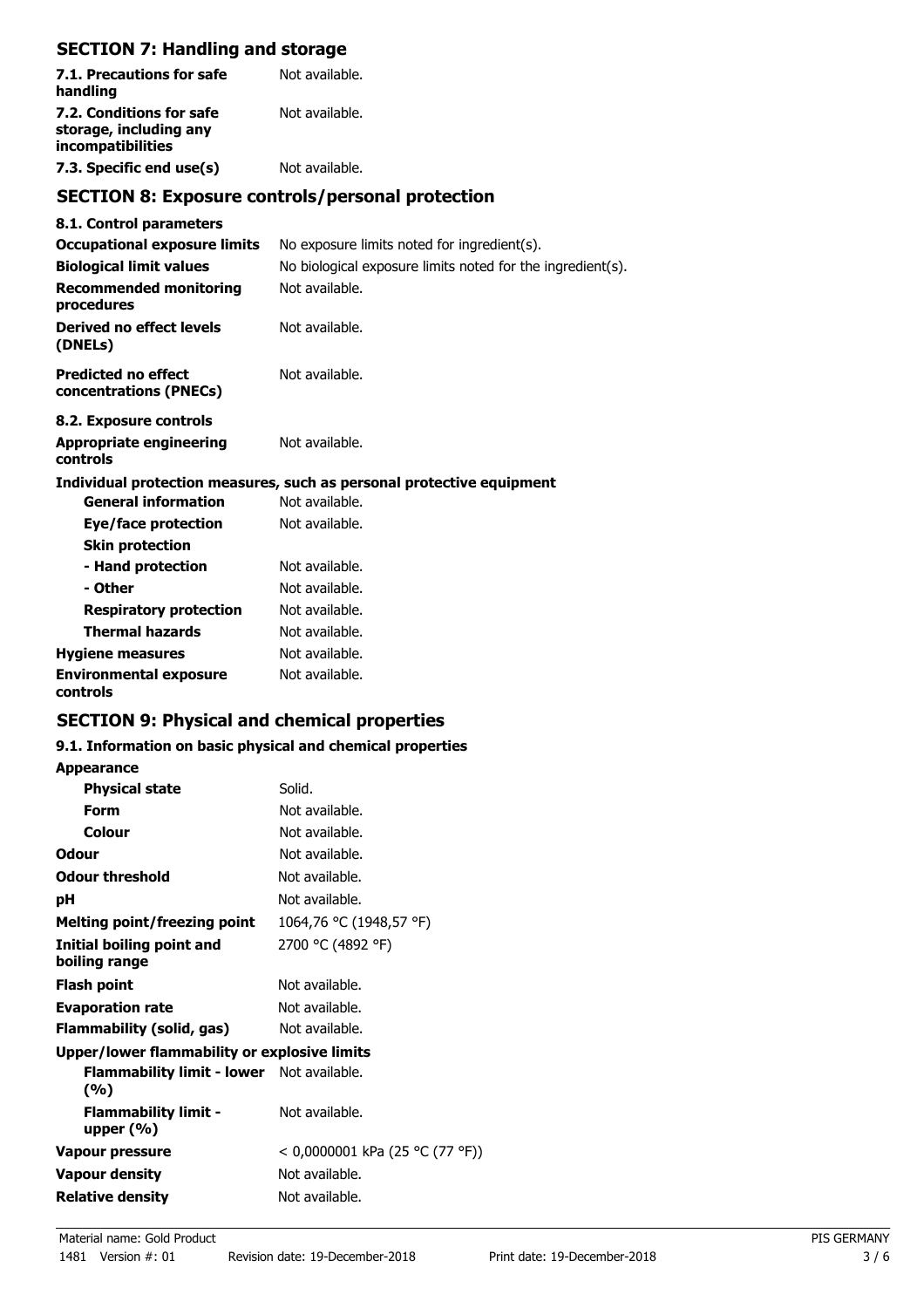| Solubility(ies)                                   |                       |
|---------------------------------------------------|-----------------------|
| Solubility (water)                                | Not available.        |
| <b>Partition coefficient</b><br>(n-octanol/water) | Not available.        |
| <b>Auto-ignition temperature</b>                  | Not available.        |
| Decomposition temperature                         | Not available.        |
| Viscosity                                         | Not available.        |
| <b>Explosive properties</b>                       | Not available.        |
| <b>Oxidising properties</b>                       | Not available.        |
| 9.2. Other information                            |                       |
| Density                                           | 19,30 g/cm3 estimated |
| Molecular formula                                 | Au                    |
| Molecular weight                                  | 196,97 g/mol          |
| <b>Specific gravity</b>                           | 19,3                  |

# **SECTION 10: Stability and reactivity**

| 10.1. Reactivity                            | Not available. |
|---------------------------------------------|----------------|
| 10.2. Chemical stability                    | Not available. |
| 10.3. Possibility of hazardous<br>reactions | Not available. |
| 10.4. Conditions to avoid                   | Not available. |
| 10.5. Incompatible materials                | Not available. |
| 10.6. Hazardous<br>decomposition products   | Not available. |

# **SECTION 11: Toxicological information**

| <b>General information</b>                            | Not available.     |  |  |
|-------------------------------------------------------|--------------------|--|--|
| <b>Information on likely routes of exposure</b>       |                    |  |  |
| <b>Inhalation</b>                                     | Not available.     |  |  |
| <b>Skin contact</b>                                   | Not available.     |  |  |
| Eve contact                                           | Not available.     |  |  |
| <b>Ingestion</b>                                      | Not available.     |  |  |
| <b>Symptoms</b>                                       | Not available.     |  |  |
| 11.1. Information on toxicological effects            |                    |  |  |
| <b>Acute toxicity</b>                                 | No data available. |  |  |
| <b>Skin corrosion/irritation</b>                      | Not available.     |  |  |
| Serious eye damage/eye<br>irritation                  | Not available.     |  |  |
| <b>Respiratory sensitisation</b>                      | Not available.     |  |  |
| <b>Skin sensitisation</b>                             | Not available.     |  |  |
| <b>Germ cell mutagenicity</b>                         | Not available.     |  |  |
| Carcinogenicity                                       | Not available.     |  |  |
| <b>Reproductive toxicity</b>                          | Not available.     |  |  |
| Specific target organ toxicity<br>- single exposure   | Not available.     |  |  |
| Specific target organ toxicity<br>- repeated exposure | Not available.     |  |  |
| <b>Aspiration hazard</b>                              | Not available.     |  |  |
| Mixture versus substance<br>information               | Not available.     |  |  |
| <b>Other information</b>                              | Not available.     |  |  |
| CECTION 12: Ecological information                    |                    |  |  |

# **SECTION 12: Ecological information**

| 12.1. Toxicity                         | No toxicity data noted for the ingredient(s). |
|----------------------------------------|-----------------------------------------------|
| 12.2. Persistence and<br>degradability | Not available.                                |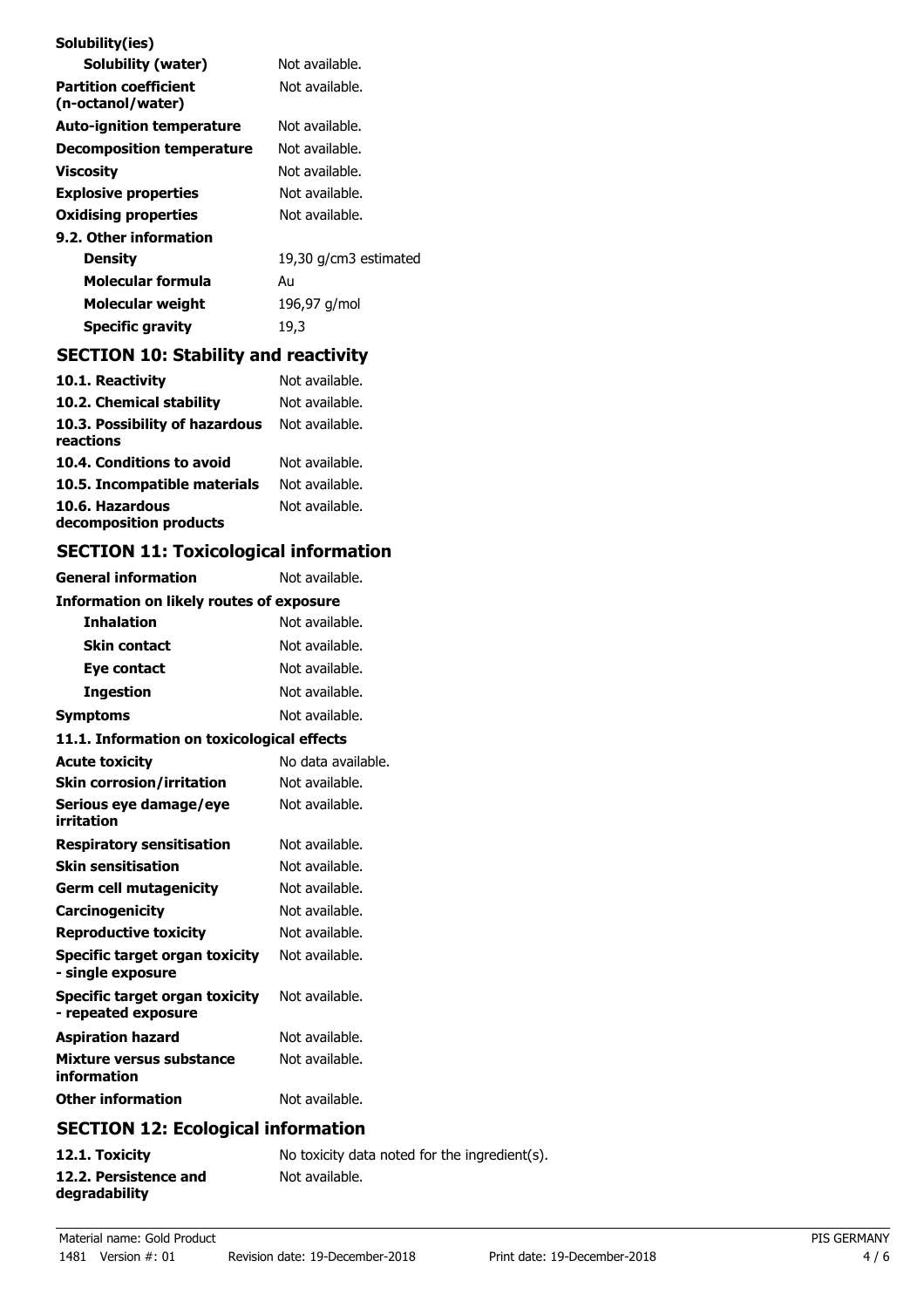| 12.3. Bioaccumulative<br>potential                        | Not available.                          |
|-----------------------------------------------------------|-----------------------------------------|
| <b>Partition coefficient</b><br>n-octanol/water (log Kow) | Not available.                          |
| <b>Bioconcentration factor (BCF)</b>                      | Not available.                          |
| 12.4. Mobility in soil                                    | Not available.                          |
| 12.5. Results of PBT and<br><b>vPvB</b> assessment        | Not a PBT or vPvB substance or mixture. |
| 12.6. Other adverse effects                               | Not available.                          |

# **SECTION 13: Disposal considerations**

**13.1. Waste treatment methods**

| Residual waste                | Not available. |
|-------------------------------|----------------|
| <b>Contaminated packaging</b> | Not available. |
| <b>EU waste code</b>          | Not available. |

## **SECTION 14: Transport information**

#### **ADR**

14.1. - 14.6.: Not regulated as dangerous goods.

# **RID**

14.1. - 14.6.: Not regulated as dangerous goods.

#### **ADN**

14.1. - 14.6.: Not regulated as dangerous goods.

#### **IATA**

14.1. - 14.6.: Not regulated as dangerous goods.

#### **IMDG**

14.1. - 14.6.: Not regulated as dangerous goods.

## **SECTION 15: Regulatory information**

#### **15.1. Safety, health and environmental regulations/legislation specific for the substance or mixture**

#### **EU regulations**

**Regulation (EC) No. 1005/2009 on substances that deplete the ozone layer, Annex I and II, as amended** Not listed.

**Regulation (EC) No. 850/2004 On persistent organic pollutants, Annex I as amended** Not listed.

**Regulation (EU) No. 649/2012 concerning the export and import of dangerous chemicals, Annex I, Part 1 as amended**

Not listed.

**Regulation (EU) No. 649/2012 concerning the export and import of dangerous chemicals, Annex I, Part 2 as amended**

Not listed.

**Regulation (EU) No. 649/2012 concerning the export and import of dangerous chemicals, Annex I, Part 3 as amended**

Not listed.

**Regulation (EU) No. 649/2012 concerning the export and import of dangerous chemicals, Annex V as amended** Not listed.

**Regulation (EC) No. 166/2006 Annex II Pollutant Release and Transfer Registry, as amended** Not listed.

#### **Regulation (EC) No. 1907/2006, REACH Article 59(10) Candidate List as currently published by ECHA** Not listed.

#### **Authorisations**

**Regulation (EC) No. 1907/2006, REACH Annex XIV Substances subject to authorization, as amended** Not listed.

#### **Restrictions on use**

**Regulation (EC) No. 1907/2006, REACH Annex XVII Substances subject to restriction on marketing and use as amended**

Not listed.